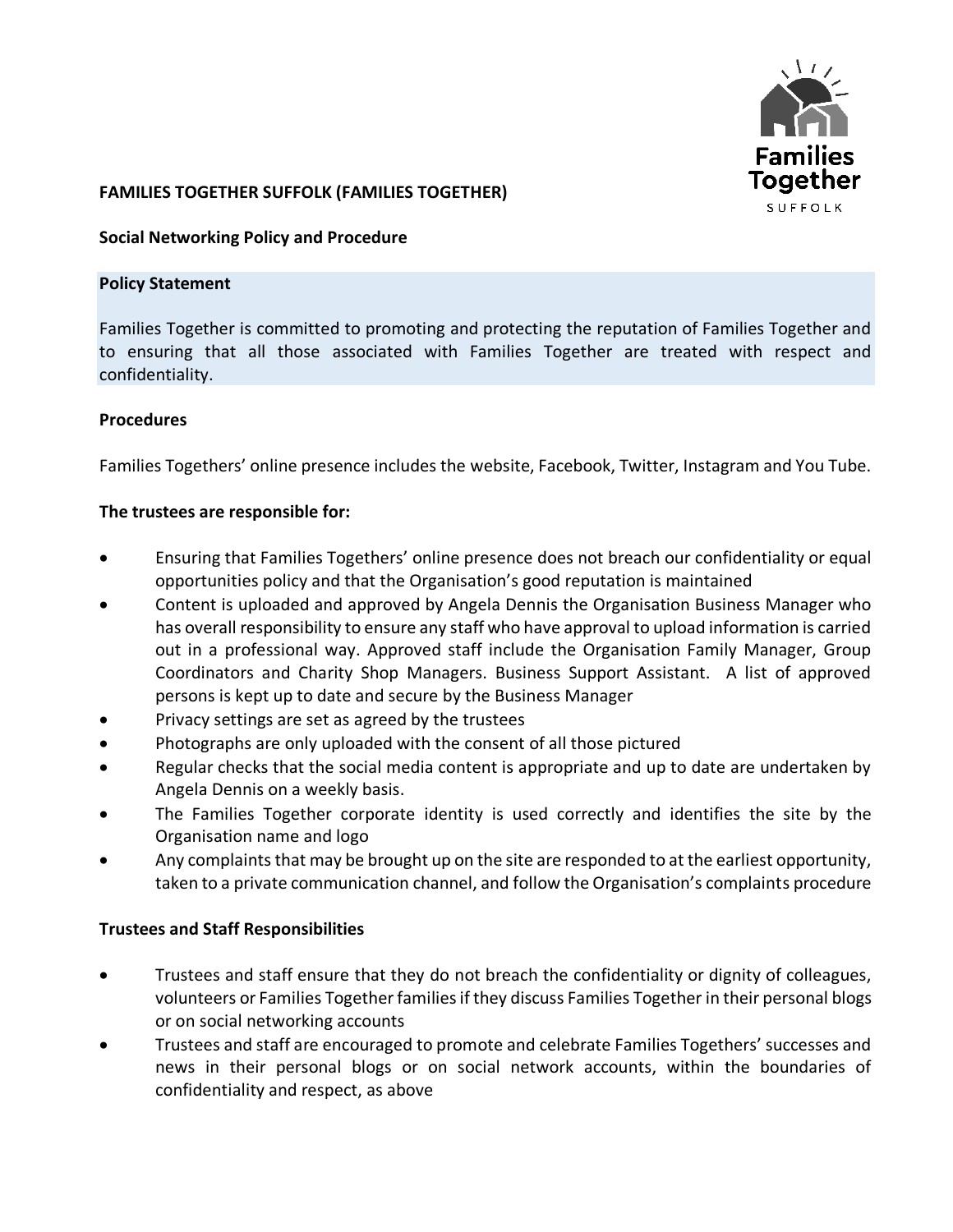- Staff do not engage in personal social networking activities during work hours
- Trustees and staff ensure that they do not bring Families Together into disrepute by making inappropriate comments on their personal blogs or social media accounts
- Families Together staff will not add any current volunteer (active or resting) as a Facebook friend; in order to maintain the appropriate service boundaries. Current volunteers can follow Families Together Facebook pages or Instagram or Twitter accounts and share them.
- Families Together staff and trustees will not add any family referred to or supported by Families Together as a Facebook friend. Current staff and trustees may follow Families Together pages or Twitter accounts and share them.
- Breaches of confidentiality or equal opportunity and diversity policies are treated seriously, and may be addressed through the Organisation's disciplinary process
- Trustees and staff will not use the Families Together logo or corporate identity materials on personal websites, blogs or social networking accounts. They may use and encourage others to use specific Families Together promotional/'supporter' badges or specific appeal emblems as approved and encouraged by Families Together
- New trustees and staff receive this policy as part of their induction into Families Together

# **Volunteers Responsibilities**

- Volunteers ensure that they do not breach the confidentiality or dignity of colleagues, volunteers or Families Together families if they discuss Families Together Suffolk in their personal blogs or on social networking accounts
- Volunteers are encouraged to promote and celebrate Families Togethers' successes and news in their personal blogs or on social network accounts within the boundaries of confidentiality and respect, as above
- Volunteers do not add any Families Together supported family as a Facebook friend during the period of their support by the Organisation
- Once support to a family has ended, the volunteer and family may choose to continue their relationships as friends and to meet and communicate through social networking sites. This is a private arrangement and outside the Families Together service
- Volunteers will not use the Families Together logo or corporate identity materials on personal websites, blogs or social networking accounts
- Breaches of confidentiality or equal opportunities and diversity policies are taken seriously and may result in the volunteer being asked to leave the Organisation
- New volunteers receive this policy as part of their induction into Families Together

# **Previous links on social networks**

Families Together recognises that in the community it serves, families, volunteers, trustees and staff may have been friends or acquaintances prior to their involvement with Families Together. There is no desire to police personal relationships; these procedures are intended only to maintain appropriate service boundaries and to protect the reputation of Families Together Suffolk and the confidentiality of those we work with.